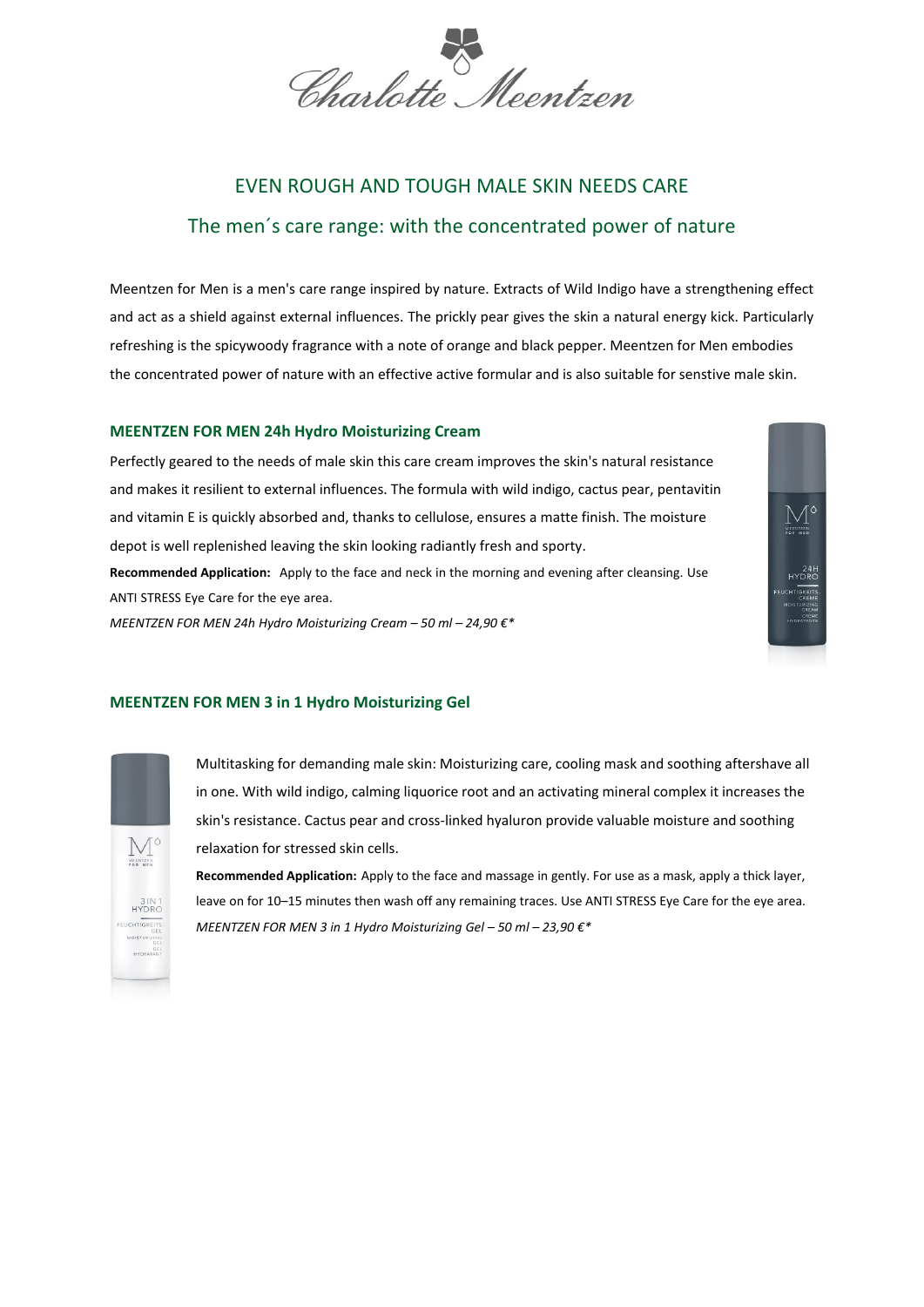Charlotte Meentzen

## **MEENTZEN FOR MEN After Shave Balm**



A mild aftershave balm with wild indigo, cactus pear and panthenol. Calms and cools the skin after shaving, alleviates redness and iritated skin. Reinforces the natural skin barrier, while the spicywoody fragrance stimulates the senses. Invigorating and vitalizing. Thanks to Provitamin B5 also suitable for sensitive skin.

**Recommended Application:** Apply to freshly shaven face and massage in gently. Use ANTI STRESS Eye Care for the eye area.

*MEENTZEN FOR MEN After Shave Balm – 50 ml – 21,90 €\** 

**MEENTZEN FOR MEN Anti Age Turbo Q10 Cream Fluid** Nurtures, invigorates, smoothes and firms – the daily Turbo-Kick. The Q10 Cream Fluid provides new energy and rebuilds the skin cells' natural network. With effective Matrixyl® – for smooth and resilient skin. Lines and wrinkles are noticeably reduced and the moisture depot is refilled.

**Recommended Application:** Apply to the face and neck in the morning and evening after cleansing. Use ANTI STRESS Eye Care for the eye area.

*MEENTZEN FOR MEN Anti Age Turbo Q10 Cream Fluid – 50 ml – 33,90 €\** 

## **MEENTZEN FOR MEN Anti Stress Eye Care**



SOur eyes are an unmistakable indicator of our general physical condition. They immediately reflect stress and lack of sleep. With the Anti-Stress Eye Care the first signs of fatigue, like dark circles and bags under the eyes, are quickly mitigated. Light-reflecting pigments leave skin looking fresh and recuperated. Botanical taurine acts as an energy booster and increases cell activity, hyaluronan and Pentavitin® provide moisture, Q10, cactus pear and wild indigo awake tired eyes and leave them looking radiant again.

NTI AGE<br>TURBO<br>REMEFLUID

**Recommended Application:** Pat gently onto the eye area in the morning and evening. *MEENTZEN FOR MEN Anti Stress Eye Care – 20 ml – 23,90 €\**